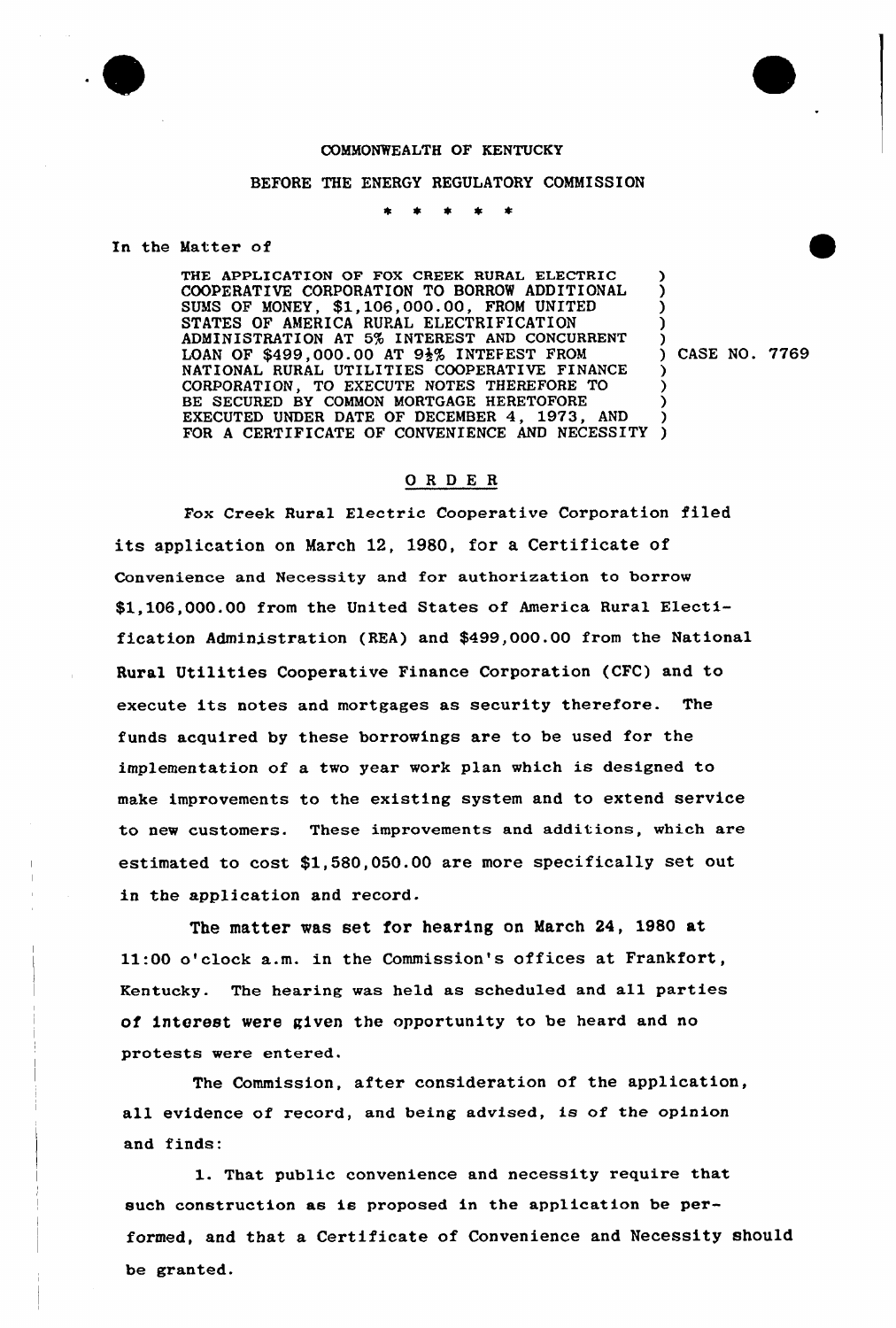

2. That the growth rates projected for Fox Creek may not materialize and adjustments may have to be made in the expenditure of funds  $\sim$ to reflect these changes.

3. The Commission further finds that the proposed borrowing is is for a lawful object within the corporate purposes of the utility, is necessary and appropriate for and consistent with the proper performance by the utility of its service to the public, and will not impair its ability to perform that service and is reasonably: necessary and appropriate for such purpose.

IT IS THEREFORE ORDERED that Fox Creek Rural Electric Cooperative Corporation be and it is hereby granted <sup>a</sup> Certificate of Convenience and Necessity to proceed with the construction as set forth in the application and record.

IT IS FURTHER ORDERED that Fox Creek Rural Electric Cooperative Corporation be and it is hereby authorized to borrow <sup>a</sup> sum in the principal amount of \$1,106,000.00 from REA at the rate of five percent (5%) per annum.

IT IS FURTHER ORDERED that Fox Creek Rural Electric Cooperative Corporation be and it is hereby authorized to borrow an additional sum in the principal amount of \$499,000.00 from CFC with an initial interest rate of nine and one-half percent (9\$%) per annum until the year 1987. Subsequently, the interest rate and its period of application may be modified by CFC based upon its prevailing cost of funds.

IT IS FURTHER ORDERED that Fox Creek Rural Electric Cooperative Corporation be and it is hereby authorized to execute its notes and mortgages as security for the above-mentioned loans.

IT IS FURTHER ORDERED that the proceeds from the proposed borrowings now approved shall be used only for the lawful objects as set out in the application and record.

IT IS FURTHER ORDERED that Fox Creek Rural Electric Cooperative Corporation shall submit semi-annual reports to the Commission setting forth in detail the status of the construction authorized herein as well as the status of the funds authorized for said construction.

Nothing herein contained shall be deemed a warranty or finding of value of any securities or financing authorized herein on the part